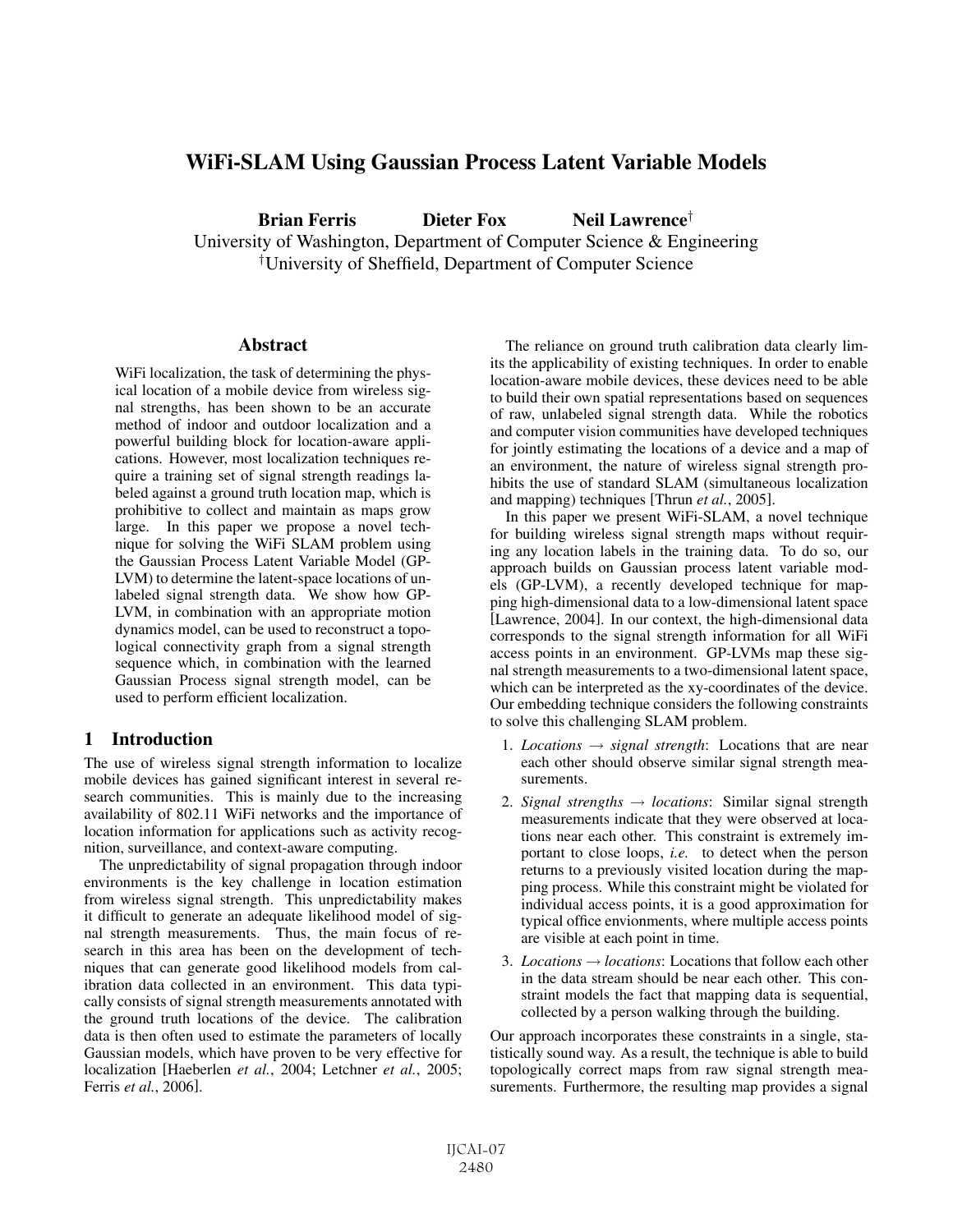strength sensor model that can be used for Bayesian filtering for location estimation.

This paper is organized as follows. After discussing related work in the next section, we provide background on GPLVMs in Section 3. Their application to WiFi-SLAM is described in Section 4, followed by experiments and conclusions.

# 2 Related Work

WiFi localization techniques fall into a number of broad categories. Several location estimation techniques attempt to model directly signal propagation through space [Bahl and Padmanabhan, 2000], assuming known locations of access points and an exponential signal attenuation model. However, even when considering the location and material of walls and furniture inside buildings, the accuracy of signal propagation models is very limited. Other techniques attempt to model reading likelihoods on a location-specific basis [Haeberlen *et al.*, 2004; Letchner *et al.*, 2005], representing signal strength at locations of interest with probability distributions learned from training data. While more accurate than signal propagation models, these methods are inherently discrete and have only limited capabilities for interpolation between locations.

To overcome these limitations, Schwaighofer and colleagues [2003] showed how to apply Gaussian processes to signal strength localization, resulting in a model that provided interpolation over continuous locations with direct modeling of uncertainty from the training data. [Ferris *et al.*, 2006] extended this technique to WiFi localization by combining the GP signal strength model with graph-based tracking, allowing for accurate localization in large scale spaces. Our WiFi-SLAM technique builds on these recent models and extends them to the case of mapping with unknown locations.

The robotics community has developed various approaches for SLAM, see [Thrun *et al.*, 2005]. However, these techniques typically rely on the ability to sense and match discrete entities such as visual landmarks or obstacles detected by sonar or laser range-finders. Compared to these approaches, our SLAM problem is particularly challenging, since we have only very limited information about the person's motion, and since signal strength measurements vary extremely smoothly over the location space. In principle we could extract distance to access point estimates from signal strength measurements and then apply range-only SLAM [Newman and Leonard, 2003] to map the locations of access points. However, such techniques typically rely on rather accurate range measurements, which are clearly not available in our context.

The WiFi-SLAM problem can be seen as an applicationspecific case of the general dimensionality reduction problem. Specifically, we wish to reduce high-dimensional signal strength to some two-dimensional location space. Unfortunately, dimensionality reduction algorithms such as PCA do not typically perform well with highly non-linear manifolds such as those found in WiFi signal propagation. A very promising class of techniques extend non-linear dimensionality reduction methods to allow the specification of additional constraints that reflect the generative model of the underlying data process. One such technique is action respecting embeddings (ARE) [Bowling *et al.*, 2005], which extends Semidefinite Embedding (SDE) by placing additional constraints on the SDE similarity matrix. Specifically, when the same control action (*e.g.*, robot motion) is applied to two different points in the latent space, their successive latent points should share a similar relative transformation. While ARE could be used in our context to represent time-series constraints between successive signal strength readings, we wish to more generally constrain higher level properties of the underlying generative process.

A powerful technique for representing such constraints is proposed in Gaussian Process Dynamical Models [Wang *et al.*, 2006]. The technique extends GP-LVM by including an additional likelihood model for the latent-space variables. Specifically, the technique models dynamic constraints via a Gaussian process mapping between consecutive data points. Though their technique was specifically designed for visionbased motion tracking, we have extended it for our WiFi-SLAM approach.

## 3 Gaussian Process Latent Variable Models

In this section, we will first describe Gaussian processes for regression. We will then illustrate their application to estimating a likelihood model of wireless signal strength measurements, assuming that the ground truth locations of the training data are known. Finally, we will show how Gaussian process latent variable models can be used to handle the case of unknown locations.

#### 3.1 Gaussian Processes

GPs can be derived in different ways. Here, we follow closely the function-space view described in [Ras-<br>mussen and Williams, 2005]. Let our data,  $D =$ mussen and Williams, 2005].  $\{(\mathbf{x}_1, \mathbf{y}_1), (\mathbf{x}_2, \mathbf{y}_2), \text{dots}, (\mathbf{x}_n, \mathbf{y}_n)\}\)$ , be a set of training samples drawn from a noisy process

$$
\mathbf{y}_i = f(\mathbf{x}_i) + \varepsilon,\tag{1}
$$

where each  $x_i$  is an input sample in  $\mathbb{R}^q$  and each  $y_i$  is a target value, or observation, in  $\Re$ . The noise,  $\varepsilon$ , is assumed to come from a zero mean, additive Gaussian distribution with known variance  $\sigma_n^2$ . For notational convenience, we aggregate the *n* input vectors  $x_i$  into a  $n \times q$  design matrix **X**, and the target values  $y_i$  into the  $n \times 1$  vector denoted Y. Thus,  $x_i$ and  $y_i$  are vectors that correspond to the *i*-th row of **X** and **Y**, respectively. In the context of signal strength maps, **X** represents locations in the 2D plane, and **Y** represents signal strength measurements of a single WiFi access point.

A Gaussian process estimates posterior distributions over functions  $f$  from the training data  $D$ . These distributions are represented non-parametrically in terms of the training points. A key idea underlying GPs is the requirement that the function values at different points are correlated, where the covariance between two function values,  $f(\mathbf{x}_i)$  and  $f(\mathbf{x}_j)$ , depends on the covariance between the two input values, some  $x_i$  and  $x_j$ . This dependency can be specified via an arbitrary covariance function, or kernel  $k(\mathbf{x}_i, \mathbf{x}_j)$ . The choice of the kernel function is typically left to the user, the most widely used being the squared exponential, or Gaussian, kernel:

$$
cov(f(\mathbf{x}_i), f(\mathbf{x}_j)) = k(\mathbf{x}_i, \mathbf{x}_j) = \sigma_f^2 exp\left(-\frac{1}{2l^2}|\mathbf{x}_i - \mathbf{x}_j|^2\right).
$$
 (2)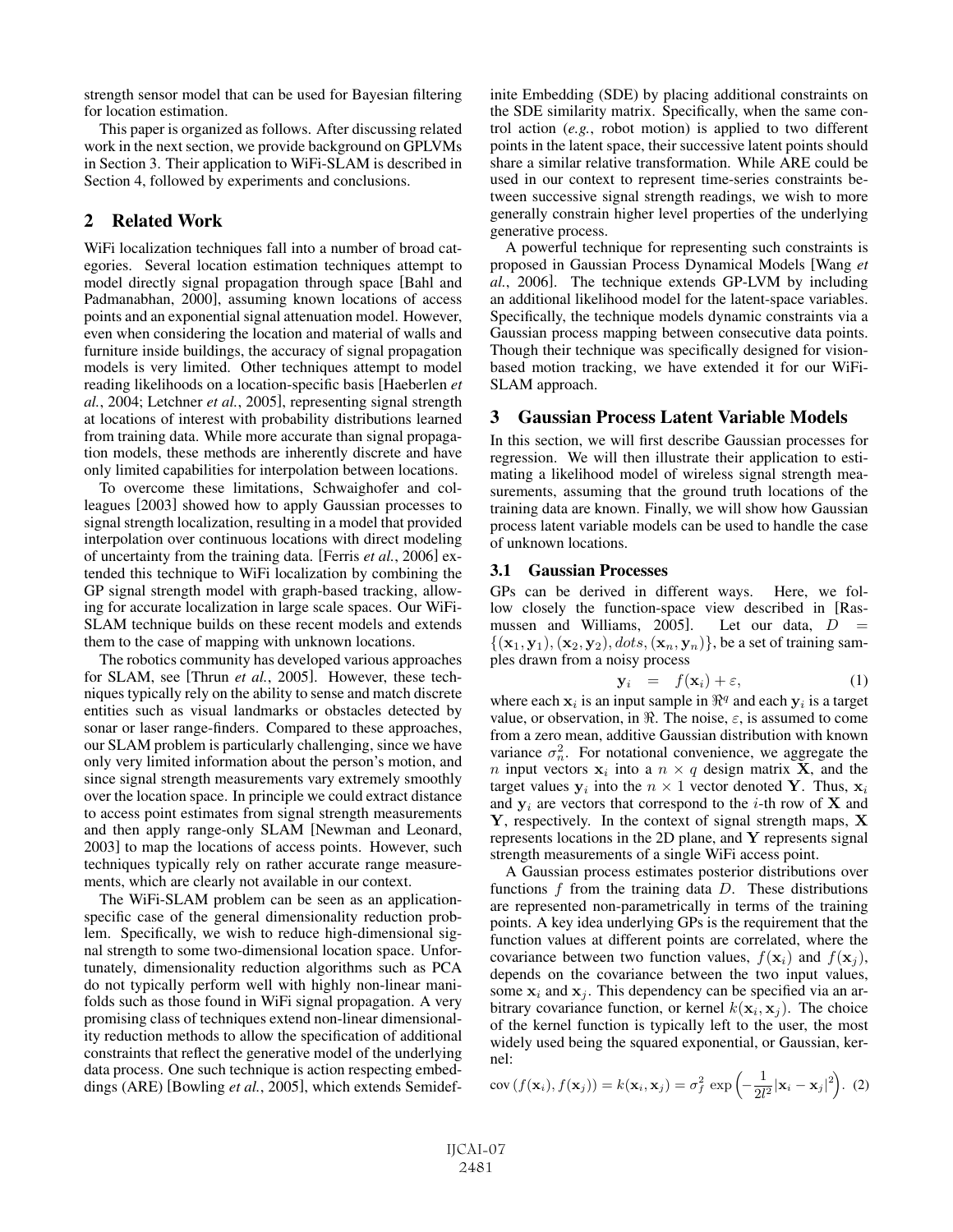Here,  $\sigma_f^2$  is the signal variance and l is a length scale that determines the strength of correlation between points. Both parameters control the smoothness of the functions estimated by a GP. As can be seen in (2), the covariance between function values decreases with the distance between their corresponding input values.

Since we do not have access to the function values, but only noisy observations thereof, it is necessary to represent the corresponding covariance function for noisy observations:

$$
cov(\mathbf{y}_r, \mathbf{y}_s) = k(\mathbf{x}_i, \mathbf{x}_j) + \sigma_n^2 \delta_{rs}.
$$
 (3)

Here  $\sigma_n^2$  is the Gaussian observation noise variance and  $\delta_{rs}$ is one if  $r = s$  and zero otherwise. For an entire set of input values **X**, the covariance over the corresponding observations **Y** becomes

$$
cov\left(\mathbf{Y}\right) = K + \sigma_n^2 I,\tag{4}
$$

where K is the  $n \times n$  covariance matrix of the input values, that is,  $K[i, j] = k(\mathbf{x}_i, \mathbf{x}_j)$ .

Note that (4) represents a prior over functions: For any set of values  $X$ , one can generate the matrix  $K$  and then sample a set of corresponding targets **Y** that have the desired covariance [Rasmussen and Williams, 2005]. The sampled values are jointly Gaussian with  $\mathbf{Y} \sim \mathcal{N}(\mathbf{0}, K + \sigma_n^2 I)$ . More relevant, however, is the posterior distribution over functions given training data **X**, **Y**. Here, we are intrested in predicting the function value at an arbitrary point **x**∗, conditioned on training data **X**, **Y**. From (2) follows that the posterior over function values is Gaussian with mean  $\mu_{\mathbf{x}_{*}}$  and variance  $\sigma_{\mathbf{x}_{*}}^2$ :

$$
p(f(\mathbf{x}_{*}) | \mathbf{x}_{*}, \mathbf{X}, \mathbf{Y}) = \mathcal{N}(f(\mathbf{x}_{*}); \mu_{\mathbf{x}_{*}}, \sigma_{\mathbf{x}_{*}}^{2}), \text{where}
$$
  

$$
\mu_{\mathbf{x}_{*}} = \mathbf{k}_{*}^{T} (K + \sigma_{n}^{2} I)^{-1} \mathbf{Y}
$$
(5)  

$$
\sigma_{\mathbf{x}_{*}}^{2} = k(\mathbf{x}_{*}, \mathbf{x}_{*}) - \mathbf{k}_{*}^{T} (K + \sigma_{n}^{2} I)^{-1} \mathbf{k}_{*}
$$
(6)

Here  $\mathbf{k}_*$  is the  $n \times 1$  vector of covariances between  $\mathbf{x}_*$  and the *n* training inputs **X**, and *K* is the covariance matrix of the inputs  $X$ . As can be seen from  $(5)$ , the mean function is a linear combination of the training observations **Y**, where the weight of each observation is directly related to **k**∗, the correlation between the test point **x**<sup>∗</sup> and the corresponding training input. The middle term is the inverse of the covariance function (4). The covariance of the function estimate,  $\sigma_{\mathbf{x}_{*}}^2$ , is given by the prior covariance,  $k(\mathbf{x}_{*}, \mathbf{x}_{*})$ , minus the information provided by the training data (via the inverse of the covariance matrix  $K$ ). Note that the covariance is independent of the observed values  $Y<sup>1</sup>$ .

Finally, in order to get the predictive distribution for a noisy observation,  $y_*$ , one simply has to add the observation noise:

$$
p(y_*|\mathbf{x}_*, \mathbf{X}, \mathbf{Y}) = \int p(y_*|f(\mathbf{x}_*))p(f(\mathbf{x}_*)|\mathbf{x}_*, \mathbf{X}, \mathbf{Y}) df(\mathbf{x}_*)
$$
  
=  $\mathcal{N}(y_*; \mu_{\mathbf{x}_*}, \sigma_{\mathbf{x}_*}^2 + \sigma_n^2)$  (7)

This predictive distribution summarizes the key advantages of GPs in the context of wireless signal strength models. In addition to providing a regression model based on training data, the GP also represents the uncertainty of the prediction, taking both sensor noise and model uncertainty into account.



Figure 1: GP model for signal strength of one access point. Black dots indicate training data along the ground truth path.

#### 3.2 Application to Signal Strength Modeling

GPs have been applied very successfully to signal strength modeling, where the input values **X** correspond to locations, and the observations **Y** correspond to signal strength measurements obtained at these locations [Schwaighofer *et al.*, 2003; Ferris *et al.*, 2006]. Here, the GP posterior is estimated from a trace of signal strength measurements annotated with their locations. Assuming independence between different access points, these techniques estimate a GP for each access point separately.

Fig. 1 illustrates the GP signal strength model for one access point in an environment of size  $60 \times 50$  meters, including hallways, offices, and open areas. Fig. 1 clearly demonstrates that signal strength propagation cannot be represented adequately by a parametric sensor model such as one that estimates the location of an access point and then assumes a radial signal propagation model. The GP on the other hand, smoothly approximates the data points (see [Ferris *et al.*, 2006] for details).

#### 3.3 Latent Variable Models

So far we have assumed that the locations **X** of the training data are observed. The goal of our research is to build GP signal strength maps *without* relying on location data. To build such maps, we treat the locations **X** as hidden, or latent, variables. The resulting, much more challenging problem can be addressed by Gaussian process latent variable models (GP-LVM), which were introduced by [Lawrence, 2004; 2005] in the context of data visualization.

In the previous section we treated different access points individually, resulting in a 1-dimensional observation space. Here, it will be necessary to jointly consider the signal strength of multiple access points, which results in ddimensional observations  $y_i$ , reporting the signal strength s of  $d$  access points. The traditional probabilistic approach to latent variable techniques models the relationship between latent variables,  $X \in \mathbb{R}^{n \times q}$ , and a set of observed data,  $\mathbf{Y} \in \mathbb{R}^{n \times d}$ , through the parameterized function

$$
y_{ij} = f(\mathbf{x}_i; \mathbf{w}_j) + \epsilon, \tag{8}
$$

where  $y_{ij}$  is the element from the *i*-th row and *j*-th column of  $\mathbf{Y}, \mathbf{x}_i$  is the vector formed from the *i*th row of  $\mathbf{X}, \mathbf{w}_i$  are the parameters of the (possibly non-linear) function  $f(\cdot)$ , and  $\epsilon$  is

<sup>1</sup> Observed values **Y** may impact the *parameters* of the covariance function via hyperparameter estimation [Ferris *et al.*, 2006].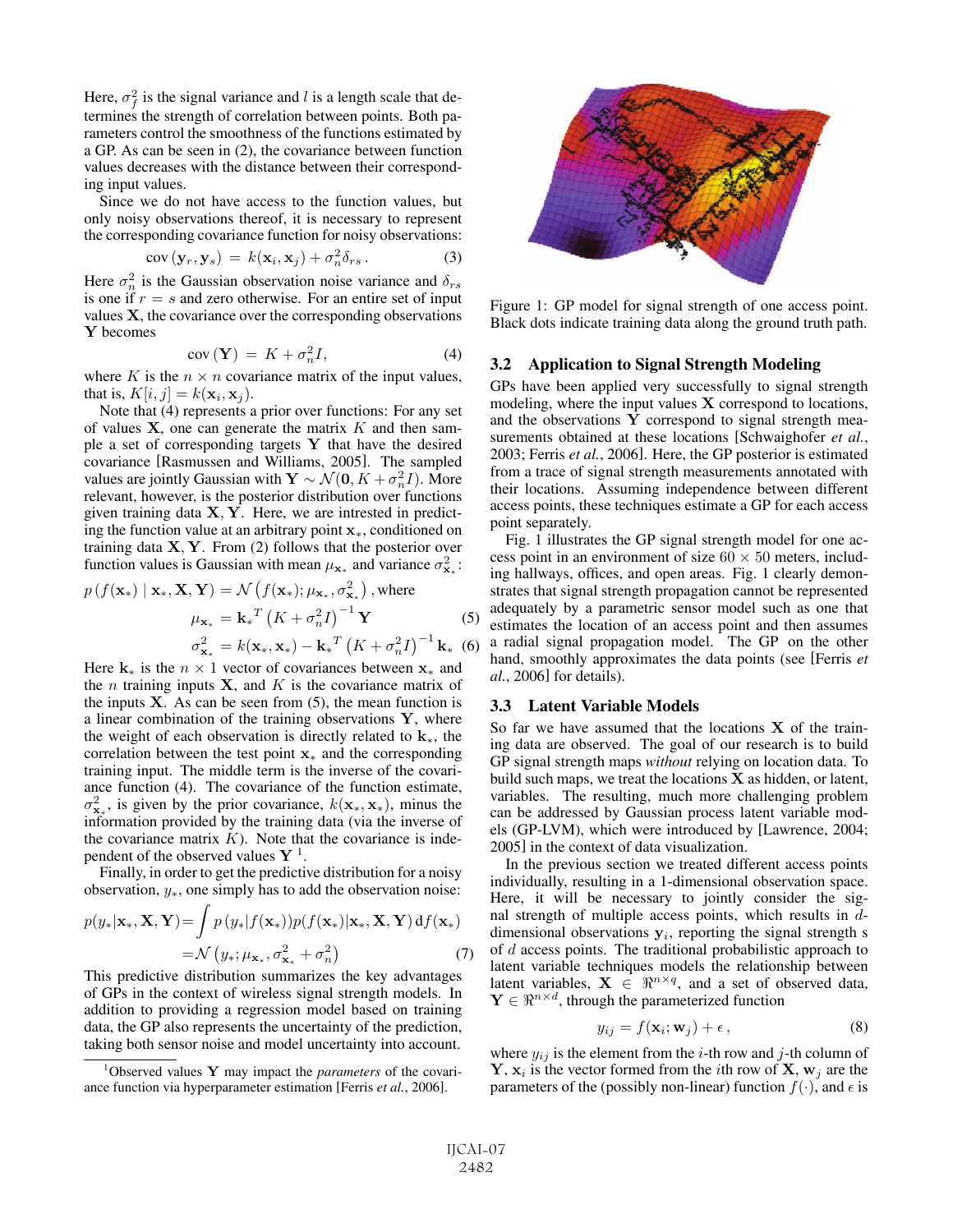a zero mean noise term. This function, which is the same as (1) with explicit parameters, implies a probabilistic relationship between the latent variables and the data,  $p(y_{ij} | \mathbf{x}_i, \mathbf{w}_j)$ . If independence is assumed across the dimensions and instantiations of the data this relationship factorizes as

$$
p(\mathbf{Y}|\mathbf{X}, \mathbf{W}) = \prod_{ij} p(y_{ij}|\mathbf{x}_i, \mathbf{w}_j).
$$
 (9)

Since the latent variables are unknown, they must now be dealt with. Traditionally this is done through marginalization, necessitating the definition of a prior distribution. A common choice of prior is the normalized zero mean Gaussian,  $p(x_{ij}) = \mathcal{N}(x_{ij}; 0, 1), p(\mathbf{X}) = \prod_{ij} p(x_{ij}).$  Since the noise is assumed to be drawn from a zero mean Gaussian with a given variance  $\sigma_n^2$ , the parametric relationship between the latent variables and the data can then be recovered through optimization of the marginal likelihood. If the functional relationship between the latent variables and the data is linear,

$$
f(\mathbf{x}_i; \mathbf{w}_j) = \mathbf{w}_j^T \mathbf{x}_i, \qquad (10)
$$

then the marginal likelihood is of the form [Tipping and Bishop, 1999]

$$
p(\mathbf{Y}|\mathbf{W}) = \mathcal{N}(\mathbf{Y}; \mathbf{0}, \mathbf{W}\mathbf{W}^T + \sigma_n^2 I). \tag{11}
$$

The likelihood of this model can then be maximized with respect to **W** with the result that **W** spans the principal subspace of the data [Tipping and Bishop, 1999]. In the context of WiFi mapping, however,  $f(\mathbf{x}_i; \mathbf{w}_j)$  is clearly non-linear and thus the marginalization to obtain (11) cannot be performed without reverting to approximations.

In the GP-LVM an alternative approach is proposed. The GP-LVM is inspired from the Bayesian point of view. In the Bayesian approach, rather than maximizing the likelihood of the parameters, they are treated as latent variables and marginalized. Unfortunately, even for the linear case we have just described, it is not possible to marginalize both the latent variables and the parameters. If we do not wish to turn to approximate methods we are therefore faced with a choice of what to marginalize: the latent variables or the parameters. In [Lawrence, 2004; 2005] it was shown that if the prior distribution for the parameters is Gaussian,  $p(w_{ij}) = \mathcal{N}(w_{ij}; 0, 1)$ ,  $p(\mathbf{W}) = \prod_{i,j} p(w_{ij})$ , then maximizing the likelihood with respect to **X** still leads to principal component analysis. For this case the marginal likelihood takes the form

$$
p(\mathbf{Y}|\mathbf{X}) = \prod_{j} \mathcal{N}(\mathbf{y}_j; \mathbf{0}, \mathbf{X} \mathbf{X}^T + \sigma_n^2 I). \tag{12}
$$

By comparison with (7) this is recognized as a product of Gaussian process models with a linear covariance function. We can extend this model to arbitrary covariance relationships by considering the covariance defined via a kernel function, as in (4). Thus, maximizing (12) with respect to **X** determines the  $x_{ij}$  values that maximize the data likelihood assuming an underlying Gaussian process model.

#### 4 GP-LVMs for WiFi SLAM

We utilize the GP-LVM framework to probabilistically model the relationship between WiFi signal strength readings **Y** and their underlying positions **X** in the two-dimensional coordinate space. The likelihood of our model takes the form:

$$
p(\mathbf{X}, \mathbf{Y}) = p(\mathbf{Y}|\mathbf{X})p(\mathbf{X})
$$
\n(13)

In the GP-LVM framework,  $p(Y|X)$  is modeled by a GP and  $p(X)$  is the expression of our latent-space dynamics model. The set of constraints we discussed in the introduction of the WiFi-SLAM problem are nicely captured within these terms, as we shall describe below.

**Location**  $\rightarrow$  **signal strength**: We wish to constrain that similar locations should have similar signal strengths. This property is captured by most dimensionality reduction techniques, including GP-LVM. Specifically, the GP used to model  $p(Y|X)$  provides this property, where the similarity of points in the latent space is controlled by the underlying kernel function. For the WiFi case, we use the squared exponential kernel (2) with parameter values trained from previously labeled WiFi training data.

**Location**  $\rightarrow$  **location**: We wish to model the motion of the person collecting the mapping data. These constraints encompass the dynamics component of the GP-LVM. For the WiFi case, we do not have strong odometry data, so we additionally constrain **X** against a generative model of a generic office building. Remember that **X** is an  $n \times q$  design matrix, where each row  $x_i$  is the latent position of the WiFi readings **y**<sub>i</sub>. We model three constraints in our dynamics models:

- *Distance between successive positions*
- *Change in orientation between successive positions*
- *Alignment of parallel line segments*

We represent the constraints as a conjunction of probabilities:

$$
p(\mathbf{X}) = p(\text{distance})p(\text{orientation})p(\text{alignment}).
$$
 (14)

To constrain the distance between successive points, we apply a simple time-series constraint based on a Gaussian prior on walking velocity  $\mathcal{N}(\mu_v, \sigma_v)$ , which results in

$$
p(\text{distance}) = \prod_{i=1}^{n-1} \mathcal{N}(||\mathbf{x}_{i+1} - \mathbf{x}_i||; \Delta_i \mu_v, \Delta_i \sigma_v).
$$
 (15)

Here,  $\Delta_i$  is the time difference between consecutive measurements. We also consider the change in orientation between successive points, where  $\theta_i$  is the change in orientation between  $\mathbf{u}_i = \mathbf{x}_i - \mathbf{x}_{i-1}$  and  $\mathbf{u}_{i+1} = \mathbf{x}_{i+1} - \mathbf{x}_i$ . We assume that for a general office environment, most time will be spent walking in a straight line along hallways, with periodic intersections. We place a prior on change in orientation as a zero-mean Gaussian with sigma  $\sigma_o$ . Thus, we can model the likelihood of latent locations against our orientation model as

$$
p(\text{orientation}) = \prod_{i=2}^{n-1} \mathcal{N}(\theta_i; 0, \sigma_o). \tag{16}
$$

We finally consider the alignment constraint. The intuition behind this constraint is that when a trace visits the same hallway twice, there will be two roughly parallel paths that should be aligned. To model this constraint, we consider the probability that two segments  $\mathbf{u} = \mathbf{x}_i \rightarrow \mathbf{x}_{i+1}$  and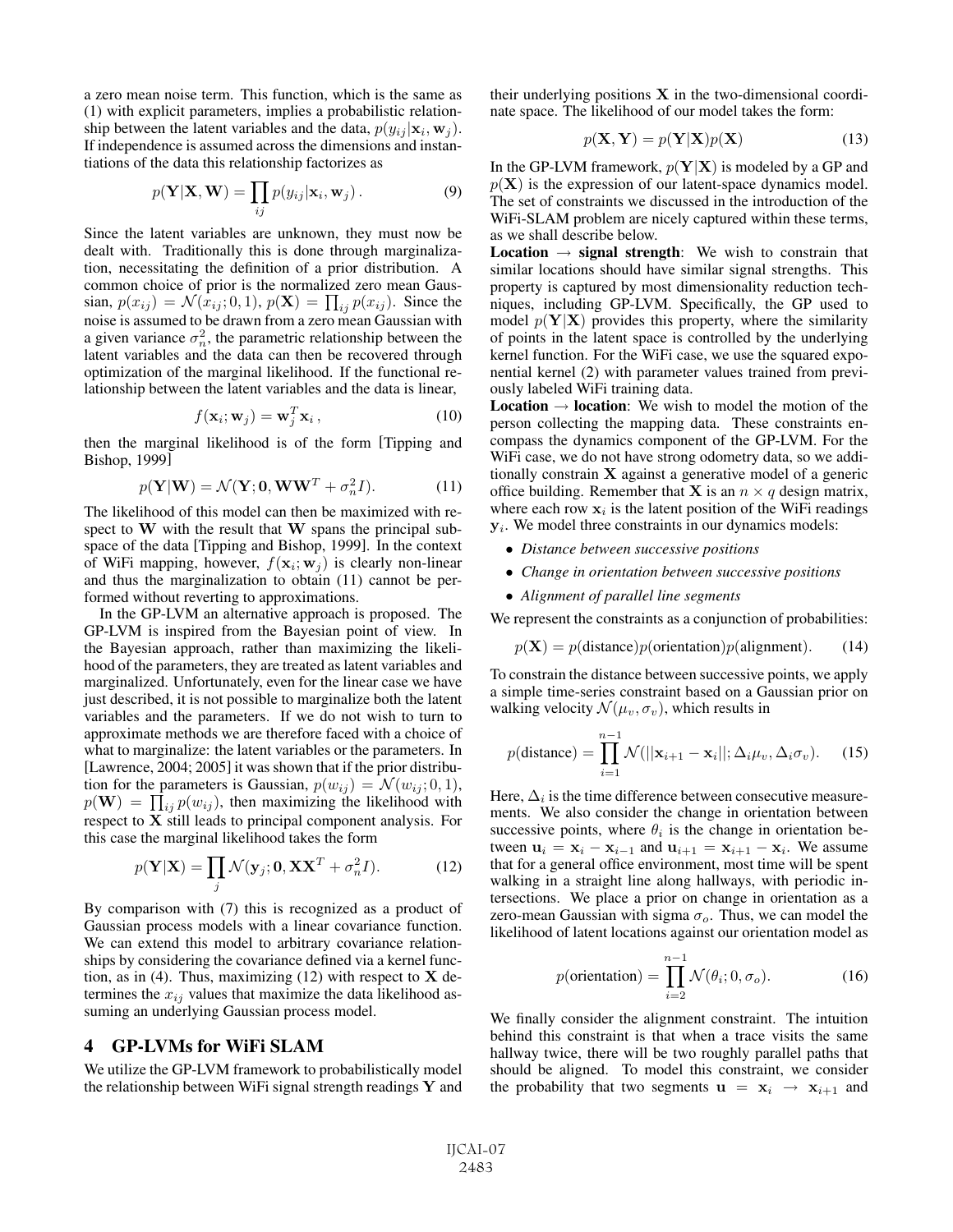$\mathbf{v} = \mathbf{x}_j \rightarrow \mathbf{x}_{j+1}$  are parallel as  $p(\text{parallel}) = \mathcal{N}(\theta; 0, \sigma)$ where  $\hat{\theta}$  is the relative orientation between the two segments. We only align parallel segments which are already close to each other, as captured by  $p(d_p < 5)$  where  $d_p$  is the perpendicular distance between the two segments, measured in meters. The inequality is modeled as the likelihood that  $\mathcal{N}(d_p, \sigma_1)$  is less than  $\mathcal{N}(5, \sigma_2)$ , defined as  $1/2\left(1+\text{erf}\left((d_p-5)/\sqrt{2(\sigma_1^2+\sigma_2^2}\right)\right)$ . If both segments are parallel and close by, we constrain their separation distance to zero as  $p$ (separation) =  $\mathcal{N}(d_p; 0, \sigma)$ . Thus, our full alignment constraint is

 $p(\text{alignment}) = p(\text{parallel})p(d_p < 5) \Rightarrow p(\text{separation}).$  (17)

All told, we have defined the conjunction of three probabilistic models constraining distance, orientation, and alignment of latent space coordinates to provide  $p(X)$  as the dynamics model. When combined with the GP model of  $p(Y|X)$ , we have defined our full probability model. However, we have one constraint left.

Signal Strength  $\rightarrow$  location: We wish to constrain that similar signal strength readings should be mapped to similar locations. Note that this constraint is only reasonable in dense WiFi environments such as offices and urban areas. This constraint is not provided by default in GP-LVM. However, Lawrence and Quiñonero-Candela [2006] demonstrate the use of back constraints to constrain local distance in **Y** to local distances in **X**. Back constraints are implemented as a smooth internal mapping of  $X = g(Y, \phi)$  where  $\phi$  is a set of mapping parameters. The smoothness of the mapping ensures that nearby points in **Y** are also nearby in **X**.

Finally, we optimize the marginalized latent positions **X** by minimizing the negative log-likelihood of our full GP-LVM likelihood model  $P(X, Y)$ . We can do this efficiently with conjugate gradient-descent, where the gradient of the loglikelihood can be evaluated with respect to each element of **X**. Performance is improved and local minima avoided if we initialize the starting point of the descent with a reasonable value. In our case, we apply Isomap to generate an acceptable initialization. We will contrast the results of Isomap with the full GP-LVM in the results section.

#### 5 Experimental Results

Our experimental evaluation consists of collecting a series of WiFi signal-strength traces, generating a sensor model and map using the WiFi-SLAM technique, and then crossvalidating the model by localizing the remaining traces and considering the error.

We collected three traces over one floor of a university building. Traces ranged in length from 250 meters to half a kilometer. Traces were collected with an iPAQ hand-held, a standard WiFi card, and a click-to-map-based annotation program for establishing ground truth location. As seen in the ground truth path in Fig. 3, traces included three loop closures and multiple trips through each hallway. For each trace, we initialized GP-LVM with an Isomap embedding of **X**, which, as also seen in Fig. 3, does a reasonable job of recovering the overall structure of the WiFi trace. However, the embedding lacks finer resolution that would make it possible



Figure 2: Comparison of ground truth Gaussian process versus that constructed by GP-LVM.

to easily establish the topological connectivity graph for later localization. We will demonstrate these finer features in our GP-LVM results.

We see in the final plot in Fig. 3 the result of the latent space optimization of GP-LVM. The plot shows clear definition of intersections, correct alignment of paths, and a strong topographical similarity to the ground truth trace. We had similar results for our other test traces, though they are not displayed here for brevity. The plot also demonstrates the current limitations of our approach. The ground truth trace includes a non-right-angle intersection, which is simplified as a right angle in our GP-LVM result. While we have no explicit angular constraint in our motion model, the constraint emphasizing straight and aligned paths tends to prefer a grid like structure in the resulting map.

Given the resulting latent-space optimization, it is trivial to extract an intersection connectivity graph from this representation. The resulting graph and the GP sensor model produced as by-product of GP-LVM are immediately applicable to the task of Bayesian localization, as described in [Ferris *et al.*, 2006]. In Fig. 2, we see a comparison of a GP sensor model resulting from the ground truth locations and a GP model resulting from the optimized GP-LVM latent space. We present these results as a demonstration that the two models are quite similar, suggesting our optimized latent space is reasonable.

To evaluate localization accuracy, we cross-validated each GP-LVM result by performing localization using the remaining two test traces. Since the mapping from the latent coordinate system **X** to the underlying ground truth coordinate system is not well-defined, we evaluated localization accuracy using the metric described in [Bowling *et al.*, 2005]. Specifically, to determine the location in the ground truth coordinate system, we find the closest training point in the latent space to our current location and use its ground truth location as our own location. Put differently, whenever a person returns to a previously visited location, we estimate how accurately our system can detect this event.